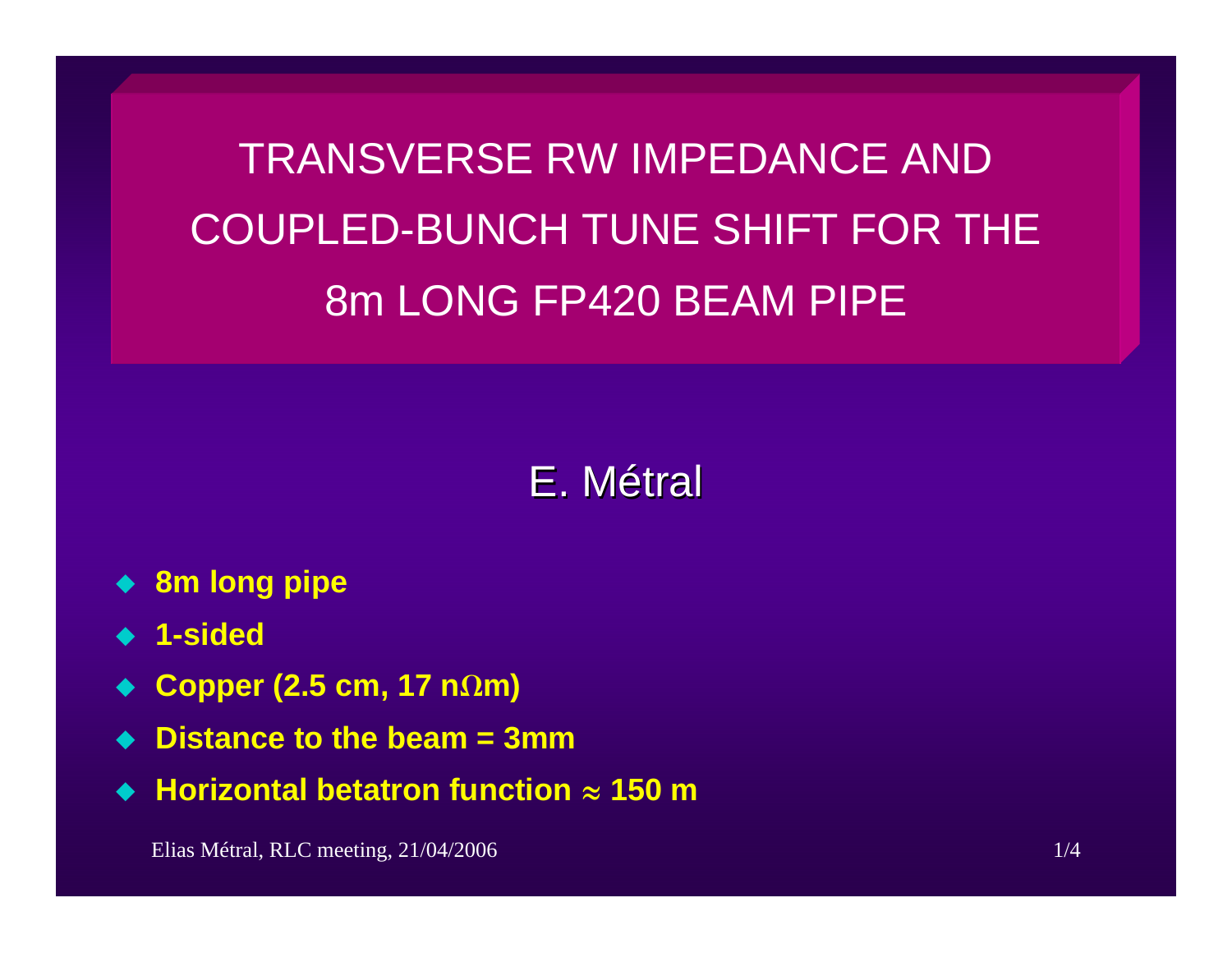## **Transverse RW impedance**

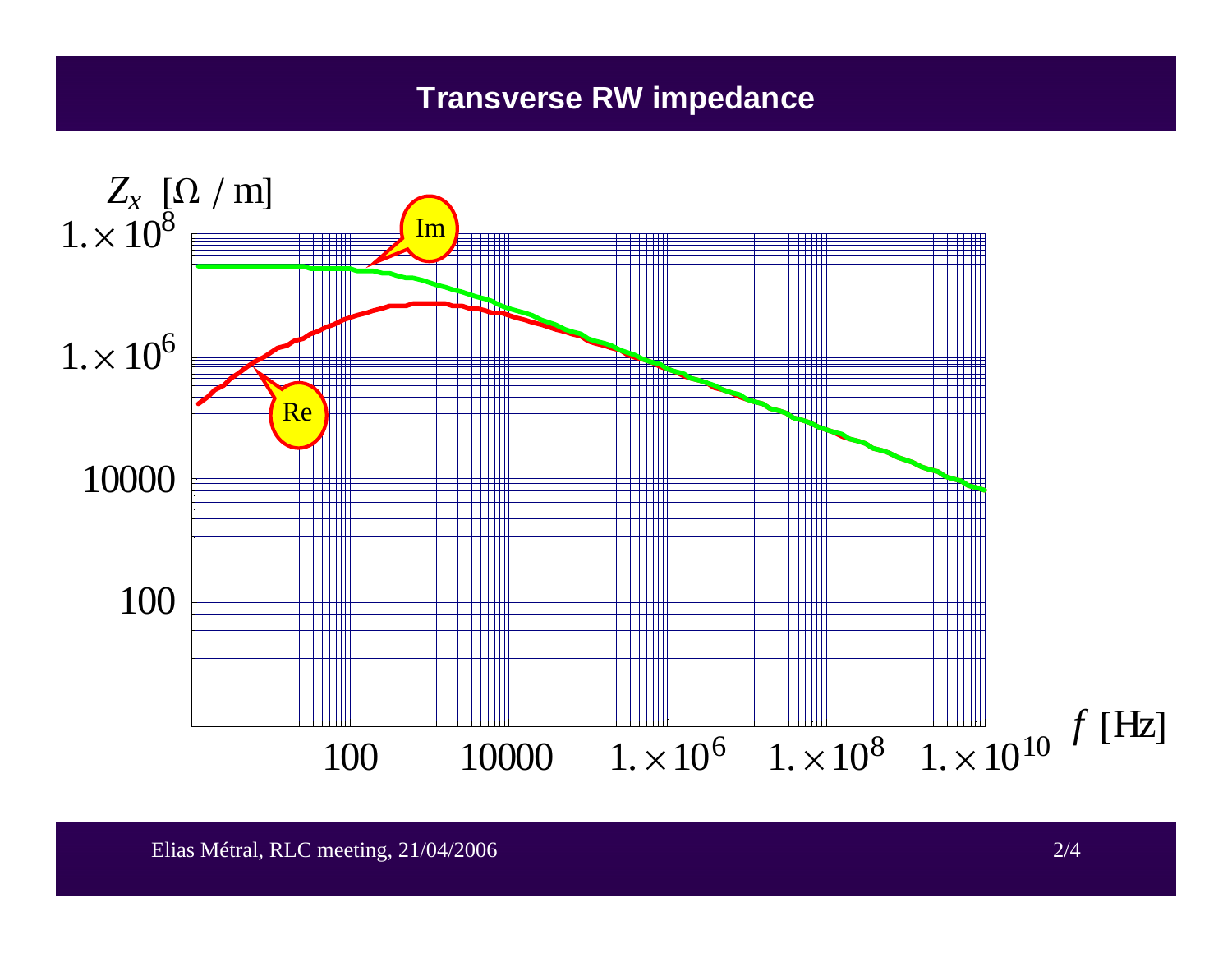## **Coupled-bunch instability growth-rates vs. coupled-bunch mode**  *n*

500 1000 1500 2000 2500 3000 3500 *n*-0.2-0.10.1Instability growth -rates-1= 3499 =[ ] −1 *mcMQ xn***Most critical mode**664.1 10 2.5 10 Δ*Q* =−×*j* ×*nmcn*∈[ 0, *M* 1] *M*= 3564 *Q x*= 64.31 ′ =0*Q xm*=0